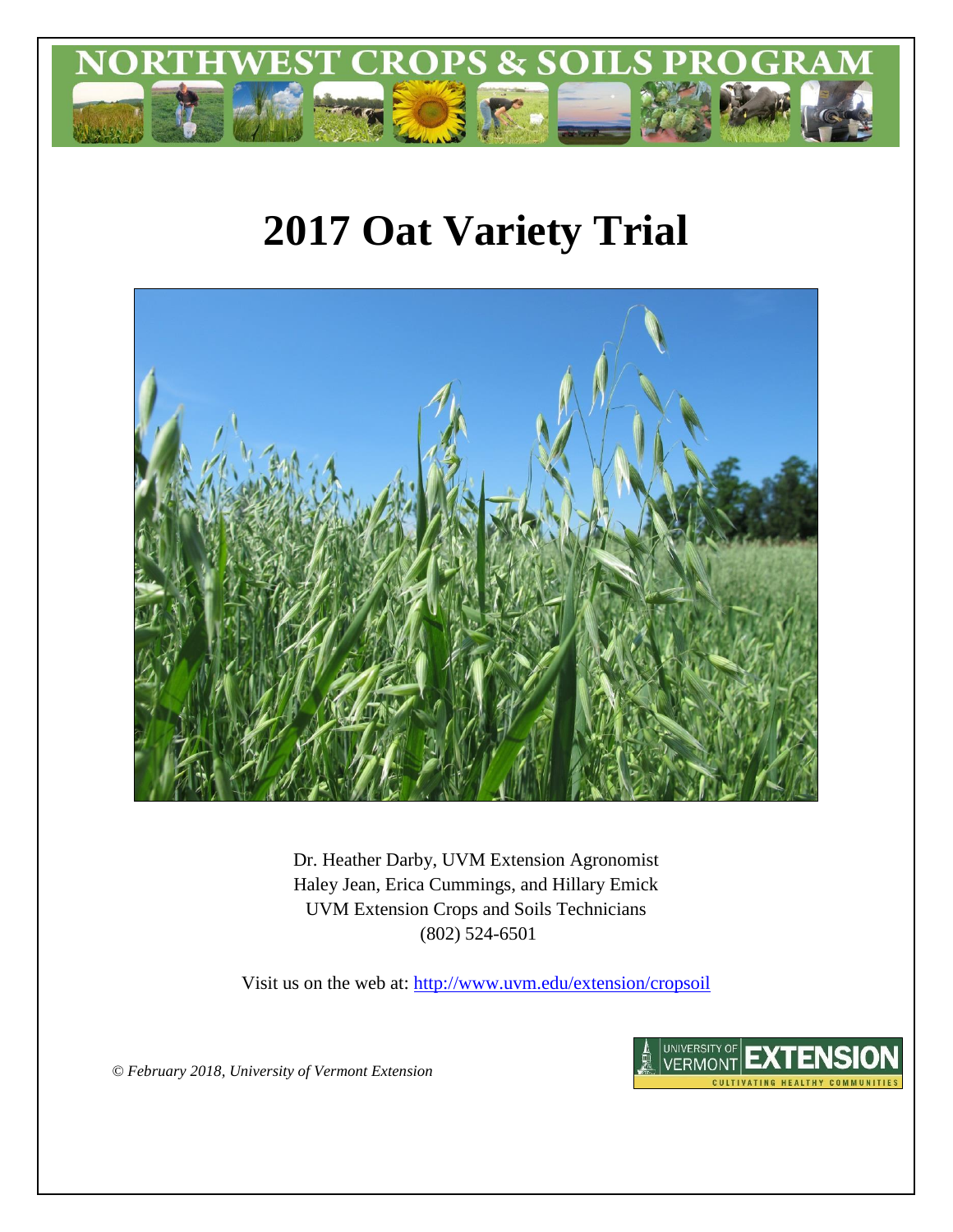## **2017 OAT VARIETY TRIAL Dr. Heather Darby, University of Vermont Extension heather.darby[at]uvm.edu**

Oats (*Avena sativa* L.) have a long history of production in the Northeast. Although most oats are planted for a cover crop or forage, grain oats are a potential revenue source for farmers. According to the 2007 census, about 200 acres of land in Vermont is cultivated for oat grain production, with an average yield of 1747 lbs ac<sup>-1</sup>. With the exception of hull-less varieties, oats need to be de-hulled before being used for human consumption and further processing is required to make oatmeal, steel cut oats, or oat flour. Since 2009, the University of Vermont Extension Program has conducted oat variety trials to provide yield comparisons in Vermont's climate. Varietal selection is one of the most important aspects of crop production and significantly influences yield potential. It is important to remember, however, that the data presented are from replicated research trials from only one location in Vermont and represent only one season. The goal of this project was to evaluate yields and protein of thirteen oat varieties.

## **MATERIALS AND METHODS**

In 2017, an oat variety performance trial was conducted at Borderview Research Farm in Alburgh, VT. Thirteen oat varieties were evaluated for yield and quality (Table 1).

| <b>Variety</b>           | <b>Seed source</b>             |  |
|--------------------------|--------------------------------|--|
| Keuka                    | Lakeview Organics              |  |
| Leonard                  | Lakeview Organics              |  |
| Jim                      | Welter Seed & Honey Co.        |  |
| Kame                     | Lakeview Organics              |  |
| Jerry                    | Welter Seed & Honey Co.        |  |
| Reins                    | Albert Lea Seed House          |  |
| Marin                    | Atlantic Maritime Heirloom Oat |  |
| <b>Pringles Progress</b> | Vermont Heirloom Oat           |  |
| AC Gehl                  | Semican                        |  |
| Goliath                  | Welter seed & Honey Co         |  |
| Betagene                 | Albert Lea Seed House          |  |
| Deon                     | Albert Lea Seed House          |  |
| Shelby                   | Albert Lea Seed House          |  |

 **Table 1. Oat varieties planted in Alburgh, VT, 2017.**

The trial was planted at Borderview Research Farm in Alburgh, VT on a Benson rocky silt loam (Table 2). The experimental design was a randomized complete block with three replications. The previous crops were summer annuals and sunflowers. The research plots were each 5' x 20' and the seedbed was prepared by conventional tillage methods including fall plow, disc and spike tooth harrow. The oats were planted on 5-May with 6" row spacing at a rate of 125 lbs ac<sup>-1</sup>. Pre-harvest plant measurements of, heights and lodging were taken to better understand how factors affect yield. Plots were harvested on 8- Aug with an Almaco SPC50 plot combine.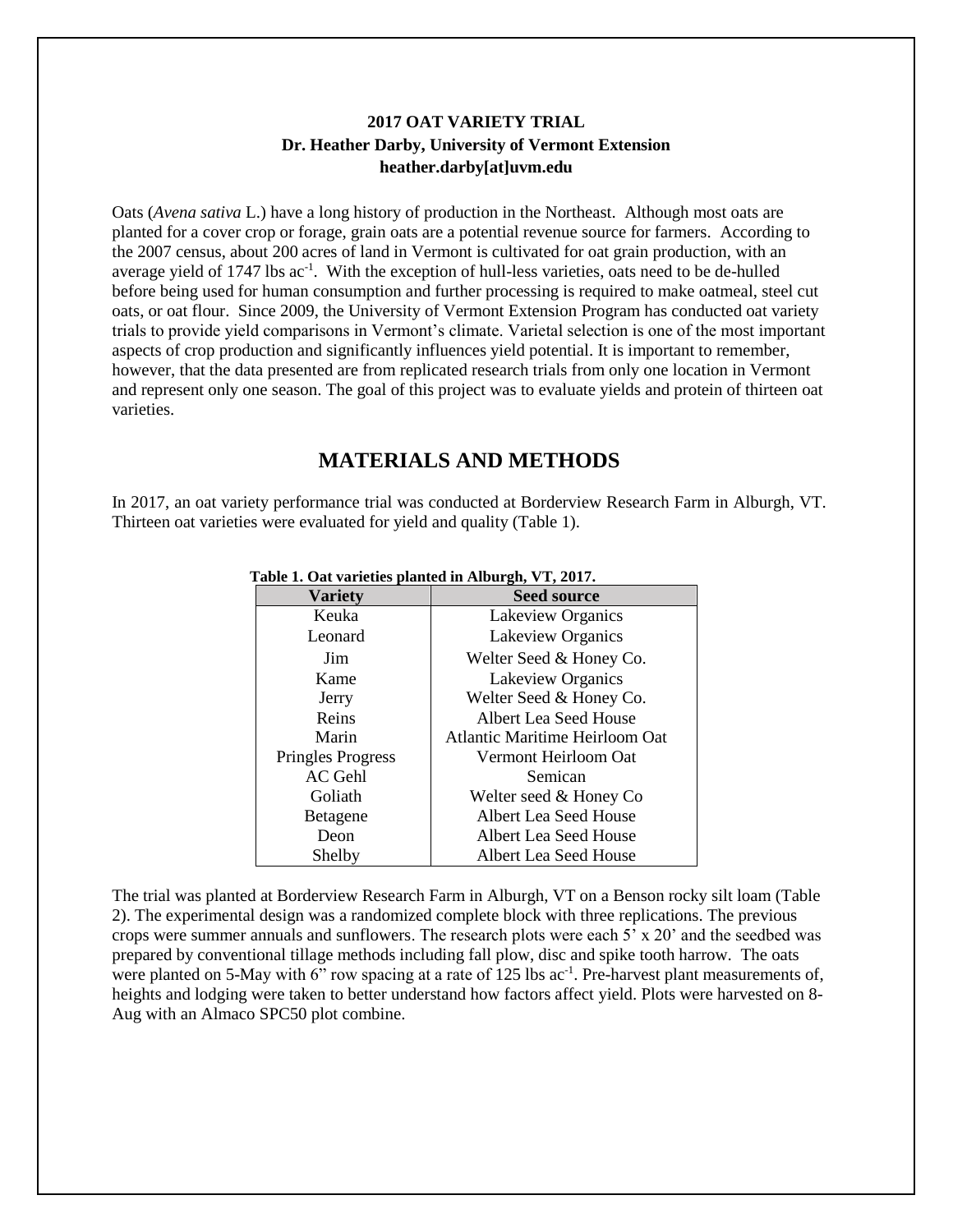| Location                            | <b>Borderview Research Farm, Alburgh VT</b> |  |  |
|-------------------------------------|---------------------------------------------|--|--|
| Soil type                           | Benson rocky silt loam                      |  |  |
| Previous crop                       | Summer annuals and Sunflowers               |  |  |
| Tillage operations                  | Spring plow, disc, and spike tooth harrow   |  |  |
| Row spacing (in)                    | 6                                           |  |  |
| Plot size (ft)                      | $5 \times 20$                               |  |  |
| Seeding rate (live seeds per $m2$ ) | $125$ lbs/ac                                |  |  |
| Replicates                          | 3                                           |  |  |
| Planting date                       | 5-May                                       |  |  |
| Harvest date                        | $8-Aug$                                     |  |  |

**Table 2. Agronomic practices for the 2017 oat variety trial, Borderview Research Farm, Alburgh, VT.**

Plot samples were collected to perform quality measurements on them. Quality measurements included standard testing parameters used by commercial mills. After combining, harvest moisture was determined for each plot using a Dickey-john M20P. Test weight was measured using a Berckes Test Weight Scale, which weighs a known volume of grain. Plot samples were ground into flour with hulls on, using the Perten LM3100 Laboratory Mill, and were evaluated for crude protein (CP) content. Grains were analyzed for CP using the Perten Inframatic 8600 Flour Analyzer. CP is reported at 12% flour moisture. Deoxynivalenol (DON) analysis was analyzed using Veratox DON 5/5 Quantitative test from the NEOGEN Corp. This test has a detection range of 0.5-5 ppm. Samples with DON values greater than 1 ppm are considered unsuitable for human consumption.

All data were analyzed using a mixed model analysis where replicates were considered random effects. The Least Significant Difference (LSD) procedure was used to separate cultivar means when the F-test was significant  $(P< 0.10)$ .

Variations in yield and quality can occur because of variations in genetics, soil, weather and other growing conditions. Statistical analysis makes it possible to determine whether a difference among varieties is real or whether it might have occurred due to other variations in the field. At the bottom of each table, a LSD value is presented for each variable (e.g. yield). LSD at the 10% level of probability is shown. Where the difference between two varieties within a column is equal to or greater than the LSD value at the bottom of the column, you can be sure in 9 out of 10 chances that there is a real difference between the two varieties. Oat varieties that were not significantly lower in performance than the highest variety

in a particular column are indicated with an asterisk. In the example, variety A is significantly different from variety C but not from variety B. The difference between A and B is equal to 729 which is less than the LSD value of 889. This means that these varieties did not differ in yield. The difference between A and C is equal to 1454 which is greater than the LSD value of 889. This means that the yields of these varieties were significantly different from one another. The asterisk indicates that variety B was not significantly lower than the top yielding variety.

| <b>Variety</b> | Yield |
|----------------|-------|
| A              | 4615* |
| B              | 3886* |
| €              | 3161  |
| LSD            | 889   |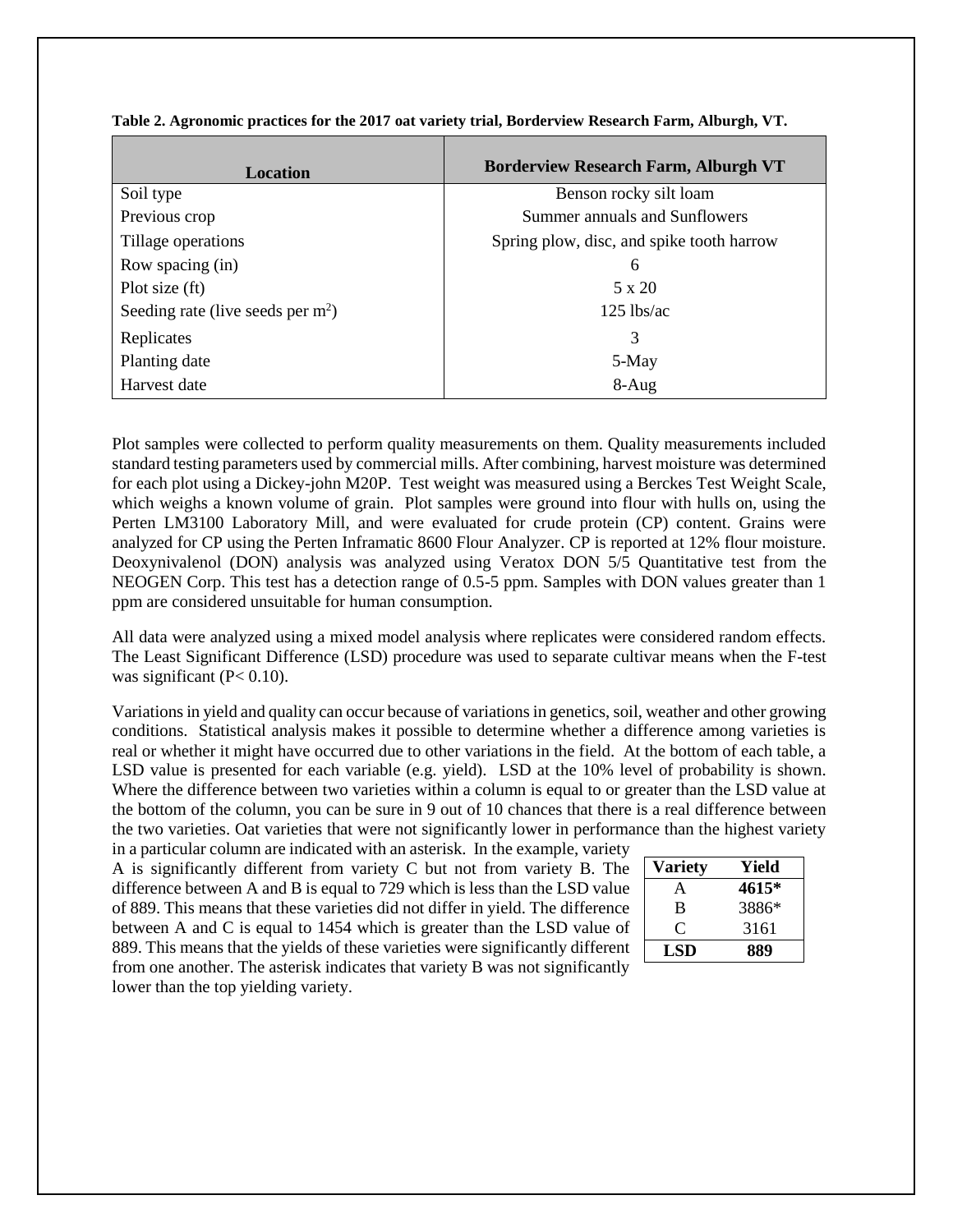## **RESULTS**

Using data from an onsite Davis Instruments Vantage Pro2 weather station at Borderview Research Farm in Alburgh, VT, weather data was summarized for the 2017 growing season (Table 3). The 2017 growing season had below average temperature and above average precipitation. Growing Degree Days (GDDs) were calculated at a base temperature of 32°F. From planting to harvest, there was an accumulation of 3981 GDDs. This is 126 less GDDs than the 30-year average.

| Alburgh, VT                       | May     | June    | July    | August  |
|-----------------------------------|---------|---------|---------|---------|
| Average temperature $(^{\circ}F)$ | 55.7    | 65.4    | 68.7    | 67.7    |
| Departure from normal             | $-0.75$ | $-0.39$ | $-1.90$ | $-1.07$ |
|                                   |         |         |         |         |
| Precipitation (inches)            |         | 5.6     | 4.9     | 5.5     |
| Departure from normal             | 0.68    | 1.95    | 0.73    | 1.63    |
|                                   |         |         |         |         |
| Growing Degree Days (base 32°F)   | 733     | 1002    | 1138    | 1108    |
| Departure from normal             | -23     | $-12$   | $-60$   | $-31$   |

**Table 3. Temperature, precipitation, and growing degree days (GDD's) for Alburgh, VT in 2017**.

Weather data was collected from Wunderground.com via the West Berkshire weather station.

When daily weather data was unavailable from this weather station, the station at Highgate Center Dam was used.

Historical averages are for 30 years of NOAA data (1981-2010) for Enosburg Falls, VT.

Height and lodging were recorded for each oat variety before harvest (Table 4). The variety '*Goliath*' was the tallest variety (118 cm), but was not significantly different from '*Pringles Progress'* (113 cm*)*. The varieties *'Kame*' and '*Reins'* had no recorded lodging while '*Goliath*' had the most lodging (3.00%).

| rable $\pi$ r eparations, neight, and loughly at har rest, rhourgh, $\tau$ r, 2017. |               |               |  |
|-------------------------------------------------------------------------------------|---------------|---------------|--|
| <b>Variety</b>                                                                      | Height        | Lodging       |  |
|                                                                                     | $\mathbf{cm}$ | $\frac{6}{9}$ |  |
| AC Gehl                                                                             | 106           | 0.67          |  |
| <b>BetaGene</b>                                                                     | 96.6          | 1.33          |  |
| Deon                                                                                | 103           | 0.33          |  |
| Goliath                                                                             | 118*          | $3.00*$       |  |
| Jerry                                                                               | 106           | $2.33*$       |  |
| Jim                                                                                 | 93.0          | 1.00          |  |
| Kame                                                                                | 83.2          | 0.00          |  |
| Keuka                                                                               | 99.1          | $1.67*$       |  |
| Leonard                                                                             | 97.9          | $1.67*$       |  |
| Marin                                                                               | 96.2          | $2.00*$       |  |
| <b>Pringles Progress</b>                                                            | $113*$        | $2.67*$       |  |
| Reins                                                                               | 73.8          | 0.00          |  |
| Shelby                                                                              | 104           | 0.667         |  |
| LSD(0.10)                                                                           | 10.6          | 1.37          |  |
| Trial mean                                                                          | 99.2          | 1.33          |  |

#### **Table 4. Populations, height, and lodging at harvest, Alburgh, VT, 2017.**

\*Treatments with an asterisk are not significantly different than the top performer in **bold**.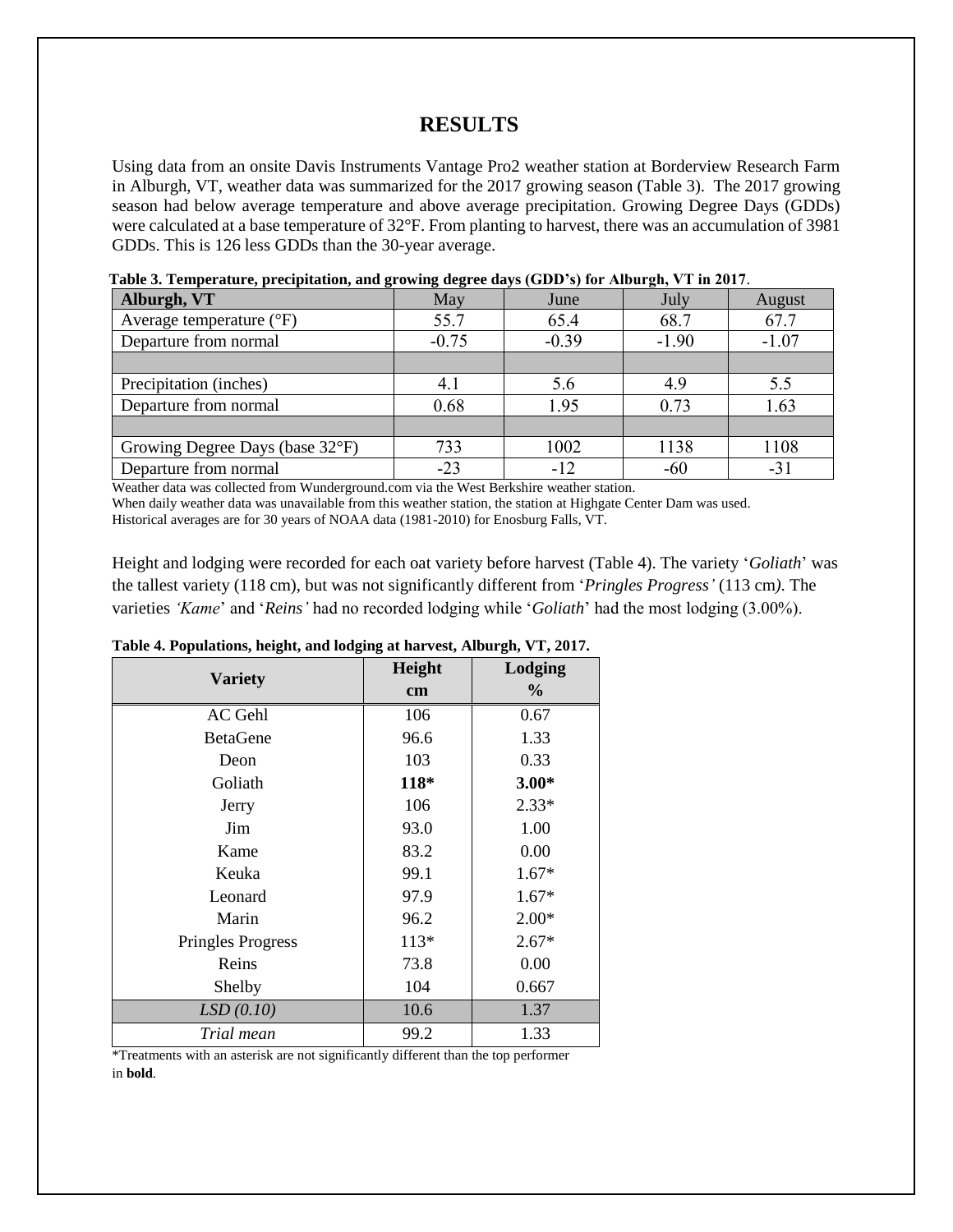The 2017 oat variety trial showed that '*BetaGene'* was the highest yielding variety but was not statistically different from any of the other varieties (Table 5, Figure 1). There was no statistical difference in test weight between the varieties. '*Shelby*' had the highest test weight of 33.5 lbs bu<sup>-1</sup>. Three varieties, '*Shelby'*, '*Jerry'*, and '*Pringles Progress'* met or exceeded industry standards of 32 lbs bu-1 for oats. There was a significant difference between harvest moisture of the varieties. The ideal storage moisture of oats is 14%, which none of the varieties reached in 2017 and therefore all varieties had to be dried down before storing. '*Marin*' had the lowest harvest moisture at 14.3% and the highest harvest moisture was '*Pringles Progress*' (22.5%).

|                          | Yield @ $13.5\%$              | <b>Harvest</b> | <b>Test</b>                    | <b>DON</b> | <b>Crude Protein @</b> |
|--------------------------|-------------------------------|----------------|--------------------------------|------------|------------------------|
| <b>Variety</b>           | moisture                      | moisture       | weight                         |            | 12% moisture           |
|                          | $\text{lbs}$ ac <sup>-1</sup> | $\frac{0}{0}$  | $\mathbf{lbs}\mathbf{bu}^{-1}$ | ppm        | $\frac{0}{0}$          |
| AC Gehl                  | 1968                          | 22.3           | 27.2                           | $0.17*$    | 10.3                   |
| <b>BetaGene</b>          | 3228                          | 20.9           | 31.7                           | $0.20*$    | 10.1                   |
| Deon                     | 3145                          | 22.1           | 31.9                           | $0.10*$    | 9.90                   |
| Goliath                  | 3090                          | 20.8           | 30.0                           | $0.27*$    | 10.4                   |
| Jerry                    | 2668                          | $16.6*$        | 33.3                           | $0.20*$    | 10.5                   |
| Jim                      | 2303                          | 18.5           | 31.1                           | $0.13*$    | 10.4                   |
| Kame                     | 2998                          | $15.1*$        | 29.4                           | $0.20*$    | 10.0                   |
| Keuka                    | 1974                          | 20.4           | 27.8                           | $0.20*$    | 9.61                   |
| Leonard                  | 2675                          | $17.5*$        | 29.9                           | $0.23*$    | 9.65                   |
| Marin                    | 2696                          | $14.3*$        | 30.8                           | $0.30*$    | 9.58                   |
| <b>Pringles Progress</b> | 2298                          | 22.5           | 32.6                           | $0.13*$    | 9.02                   |
| Reins                    | 2513                          | $15.9*$        | 31.8                           | 0.63       | 9.90                   |
| Shelby                   | 2635                          | 20.4           | 33.5                           | $0.23*$    | 10.7                   |
| LSD(<0.1)                | <b>NS</b>                     | 3.38           | <b>NS</b>                      | 0.22       | <b>NS</b>              |
| Trial mean               | 2630                          | 19.0           | 30.8                           | 0.23       | 10.0                   |

 **Table 5. Harvest and quality measures, Alburgh, VT, 2017.**

 \*Treatments with an asterisk are not significantly different than the top performer in **bold**. NS- Not Significant

There was no statistically difference in crude protein amongst varieties. The variety '*Shelby'* had the highest crude protein level when adjusted to 12% moisture at 10.7% protein. The variety with the lowest crude protein was *'Pringles Progress'* at 9.02% adjusted to 12% moisture. DON concentrations between varieties were significantly different. *'Deon'* had the lowest DON concentration at 0.10 ppm. The oat variety '*Reins'* had the highest DON concentration of 0.63 ppm and was statistically higher than all other varieties. However, all varieties were below the FDA 1 ppm recommendation.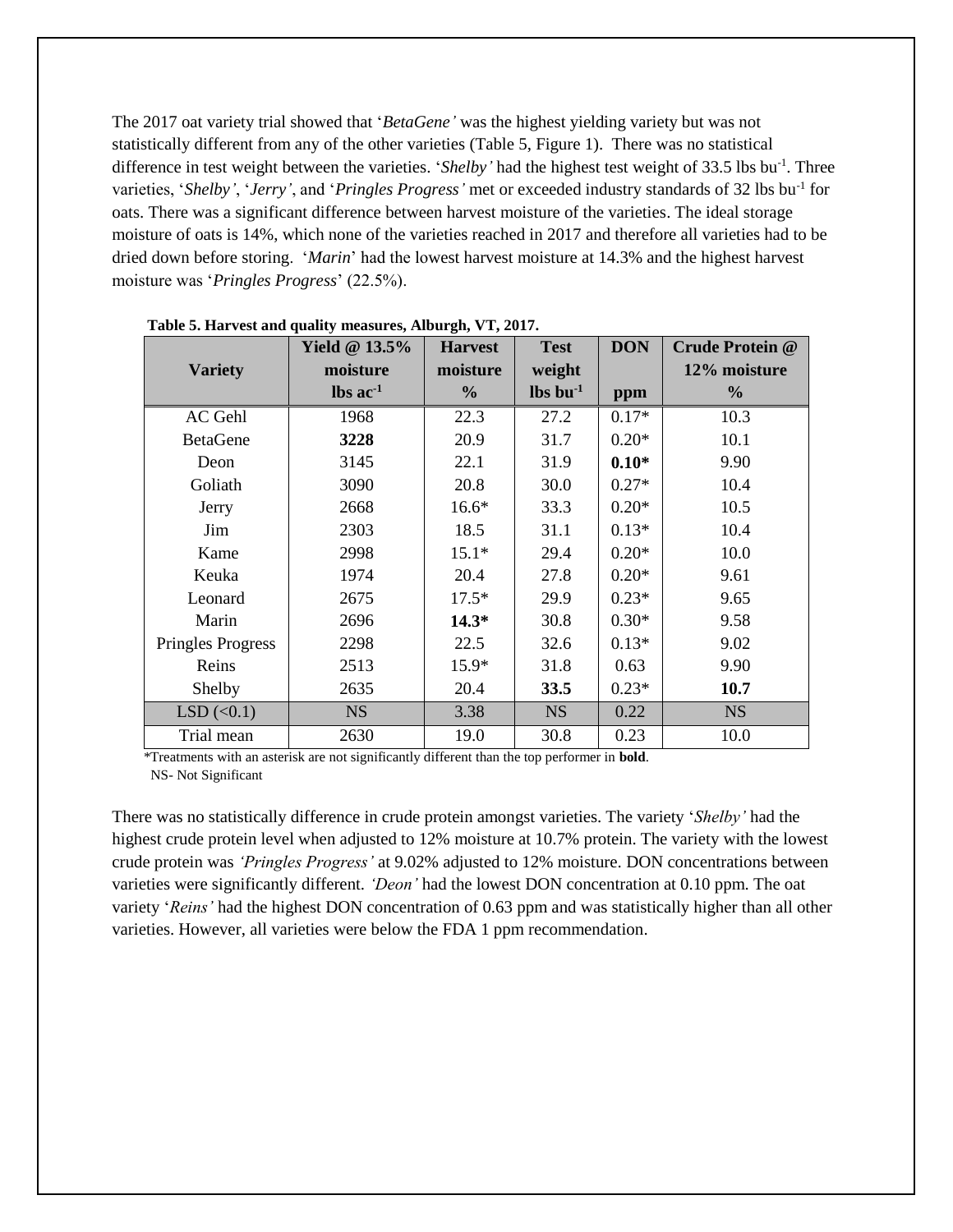

 **Figure 1. Yield of 13 oat varieties evaluated in Alburgh, VT, 2017.**

## **DISCUSSION**

It is important to remember that the results only represent one year of data. In the 2017 oat variety, trial '*Goliath'* was the tallest variety but also had the highest rate of lodging. The mean yield in 2017 was 328 lbs ac<sup>-1</sup> lower than the mean yield in 2016, 2958 lbs ac<sup>-1</sup>. The difference in yield could be due to the later planting date and the cool and wet conditions that persisted throughout much of the growing season. Interestingly, even though the conditions were ideal for fungal growth, as observed in high the DON concentrations in several other cereal grain trials, all oat varieties tested below 1 ppm. This might indicate that oats could be a good option in DON becomes more of an issue with highly variable climate. As you make variety choices on your farm, it is important that you evaluate data from test sites that are as similar to your region as possible.

# **ACKNOWLEDGEMENTS**

UVM Extension would like to thank Roger Rainville and his staff at the Borderview Research Farm in Alburgh, VT, for hosting this trial. This project was funded or partially funded through a USDA OREI grant, award number 2015-5130024153. We would like to acknowledge Kelly Drollette, Abha Gupta, Freddy Morin, Lindsey Ruhl, Matt Sanders, Stuart Wolff-Goodrich and Sara Zeigler for their assistance with data collection and entry. The information is presented with the understanding that no product discrimination is intended and no endorsement of any product mentioned or criticism of unnamed products is implied.

## *UVM Extension helps individuals and communities put research-based knowledge to work.*



Issued in furtherance of Cooperative Extension work, Acts of May 8 and June 30, 1914, in cooperation with the United States Department of Agriculture. University of Vermont Extension, Burlington, Vermont. University of Vermont Extension, and U.S. Department of Agriculture,